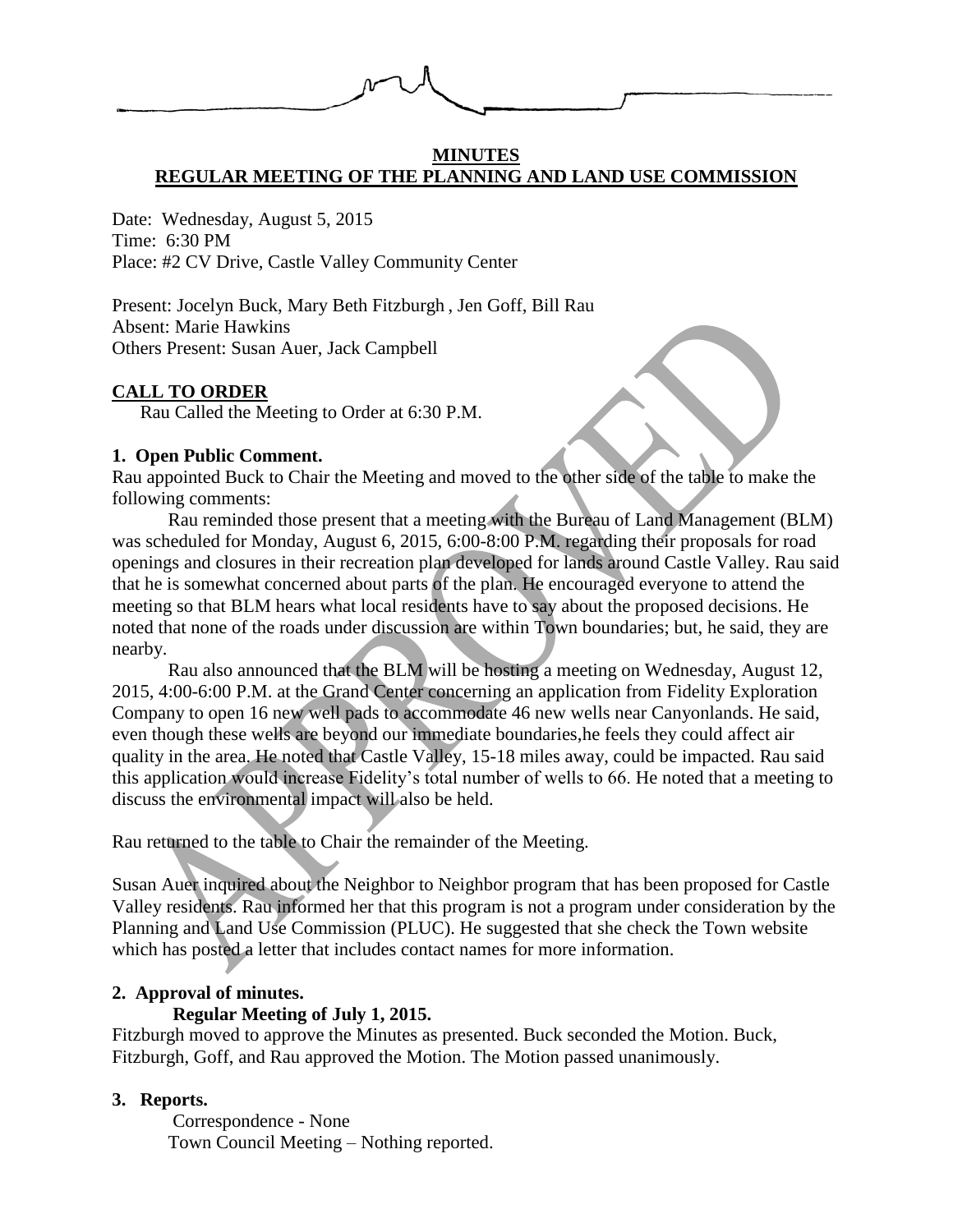

 Hazard Mitigation Committee (HMC) – Rau reported that the HMC met last month and continues to refine its draft report. He said that he does not foresee anything in the report that will require PLUC attention.

Permit Agent – Roth reported completion of two Certificates of Occupancy and a building report for a foundation for a pre-fab shed. She also reported that the contractor for the pre-approved addition on Lot 54 had contacted her about picking up the signed permit, but she has not yet met with him to review and confirm the building plans. Roth also reported that the property owner on Lot 124 has contacted her about a building permit for a manufactured home to replace the current residence. She informed the PLUC that the building permit and a Decommissioning Contract for the current structure will be on next month's Agenda.

Procedural Matters – Roth informed PLUC Members that she will be away August 6-11.

#### **NEW BUSINESS**

## **4. Discussion and possible action re: including the Application of Right-of-Way Encroachment Permit as part of the Building Permit process.**

Fitzburgh reported that she had attended the last Roads Committee (RC) Meeting. She said that the RC wants the Encroachment Permit to be used when new electrical service is being installed within the road easement. The Permit allows the Roads Manager to review the electrical installation plan and provide feedback about how it will affect the roads. Fitzburgh said that Rocky Mountain Power (RMP) is okay with the Permit as long as the property owner—not RMP—is responsible for acquiring the Permit.

According to Fitzburgh, Mayor Erley had suggested that the Encroachment Permit application might be considered routine or nonroutine, as are the Conditional Use Permit (CUP) applications.

Roth suggested adding a line to the Electrical Permit that states: include an Application of Right-of-Way Encroachment Permit, if needed.

Fitzburgh said that RMP would prefer that power installation be out of the road easement and put above the road, out of the ditch, where it would not be exposed to erosion. According to Fitzburgh, RMP buries the power lines 36 inches below grade, which is the reason they do not want to put the lines down the center of the road where compaction from traffic might damage the conduit. She said this would put the responsibility on RMP to obtain easements from property owners for electrical installations. It was noted that most developments grant a 10-foot easement around the perimeter of each lot for utilities. She suggested that Ordinance 92-1 might state that new lines be placed within 10 feet of the road easement where practicable. Another suggestion was to let the Roads Committee consider each new installation on a case-by-case basis because the best location and/or placement of slopes may or may not be within the road easement. Fitzburgh stated that Roads Manager Matz had said at the RC Meeting that he would prefer a solution that gave them the most flexibility.

Campbell noted some complications that might arise for property owners if power lines were required to be placed within a 10-foot road easement along the property boundaries, such as, interference with a fence and the long-lasting scar left once a backhoe digs a trench across a neighbor's property.

PLUC Members were uncertain how many properties might be affected by new power installation. Fitzburgh asked Roth to obtain a report from the database to help them determine what percentage of properties remain undeveloped.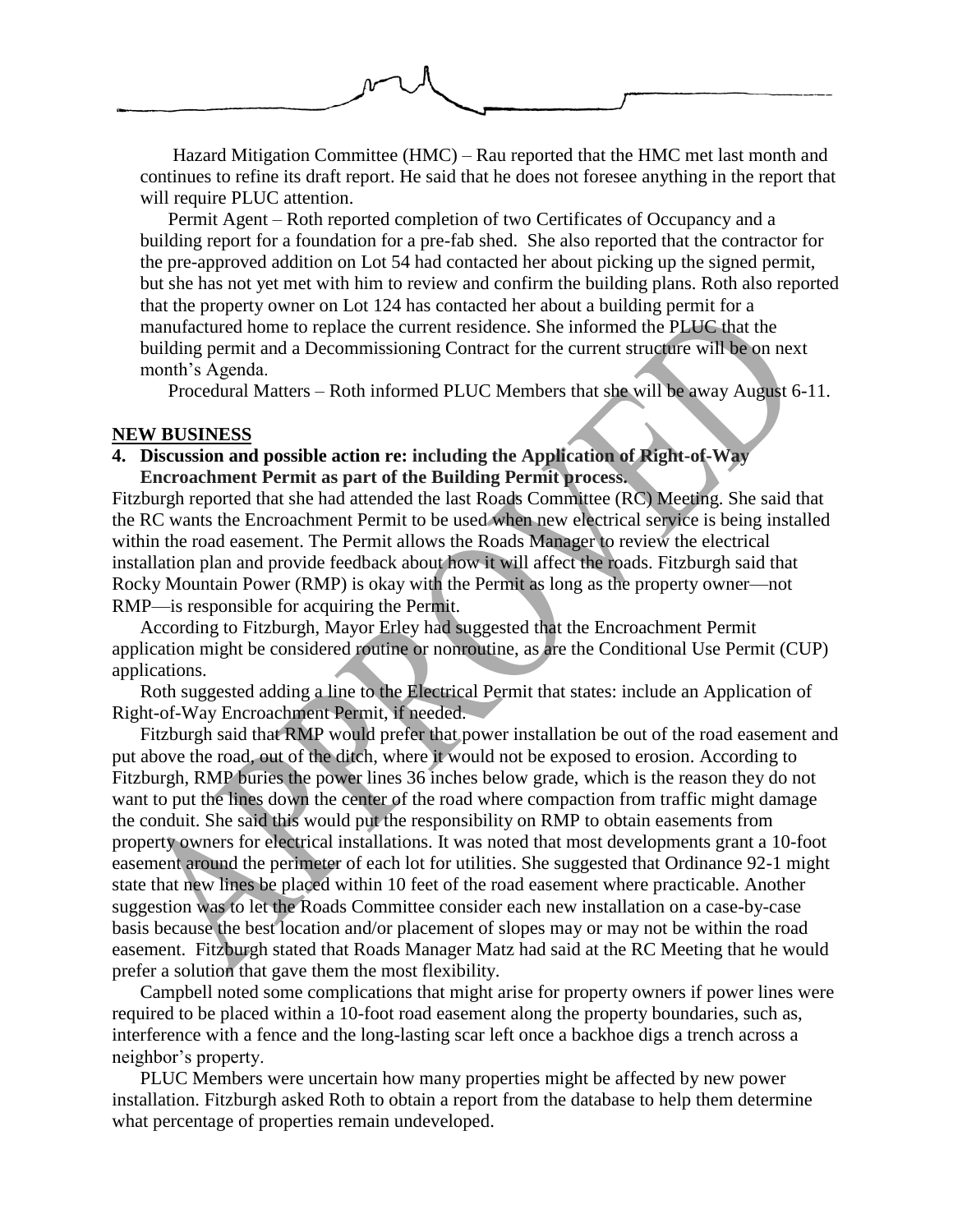

Campbell said that Homeland Security restricts towns and cities from having power installation maps; but here, he said, everything is visible so he sensed there might be exceptions where RMP would allow a town such as ours to have a map. He suggested that the Town and the Roads Committee write a letter to RMP citing these reasons for getting a map.

PLUC Members discussed the regulations that require RMP to identify the cause of a power outage within two hours and for Blue Stakes to identify utility locations within 48 hours. They proposed the idea that our isolation might be another reason to give us maps. Rau said he thought that RMP was concerned that the Town would try to repair the power lines if it had a map. Their regulations are written so that someone must get out here within two hours to determine

Campbell commented that if the power lines are installed in a straight line, then the Roads crew would know where they were located.

Roth will prepare a draft of the proposed change to the Electrical Permit and make it available to the Roads Committee. Fitzburgh noted that the permit form may need to be altered again to meet future changes in the Ordinance.

#### **UNFINISHED BUSINESS**

**5. Discussion and possible action re: additional amendments to Ordinance 92-1: Electric Utility Installation Requirements (tabled).** 

Fitzburgh moved to untable Item 5. Goff seconded the Motion. Buck, Fitzburgh, Goff, and Rau approved the Motion. The Motion passed unanimously.

Fitzburgh referred to Item 2.4 and suggested that the first sentence, which requires that power lines be put within the road easement, could be removed which would punt the decision to the Roads Committee to decide their policies or the first sentence could be left in but be more specific about requiring the lines to be on the shoulder or within 10 feet of the road easement, when practicable.

Goff said that she preferred removing the first sentence and giving the choice to the Roads Committee. Buck agreed but thought it important to find out how many lots might still be affected. Rau said he, too, was fine with removing the first sentence, but he noted that it would require the Roads Committee to come up with its own language. Fitzburgh said they could decide to leave it on a case-by-case basis or find language to present what the alternatives might be.

Rau suggested that the PLUC draft a letter to the Roads Committee or make their recommendation to the Town Council describing what the PLUC adopts and suggesting language for them to use.

After discussion, PLUC Members agreed to delete the first sentence in Section 2.4 and recommend that the Roads Committee establish a policy that would make decisions on a caseby-case basis and to hold a Public Hearing at its September 2, 2015, Meeting. Fitzburgh will prepare a draft of the changes to be posted on the Town website.

Roth will send the Public Hearing announcement to the Times Independent on August 14, 2015.

Goff moved to retable Item 5. Fitzburgh seconded the Motion. Buck, Fitzburgh, Goff, and Rau approved the Motion. The Motion passed unanimously.

**6. Discussion and possible action re: continuation of inactive status for Conditional Use Permit Renewals (tabled).**

Fitzburgh moved to untable Item 6. Buck seconded the Motion. Buck, Fitzburgh, Goff, and Rau approved the Motion. The Motion passed unanimously.